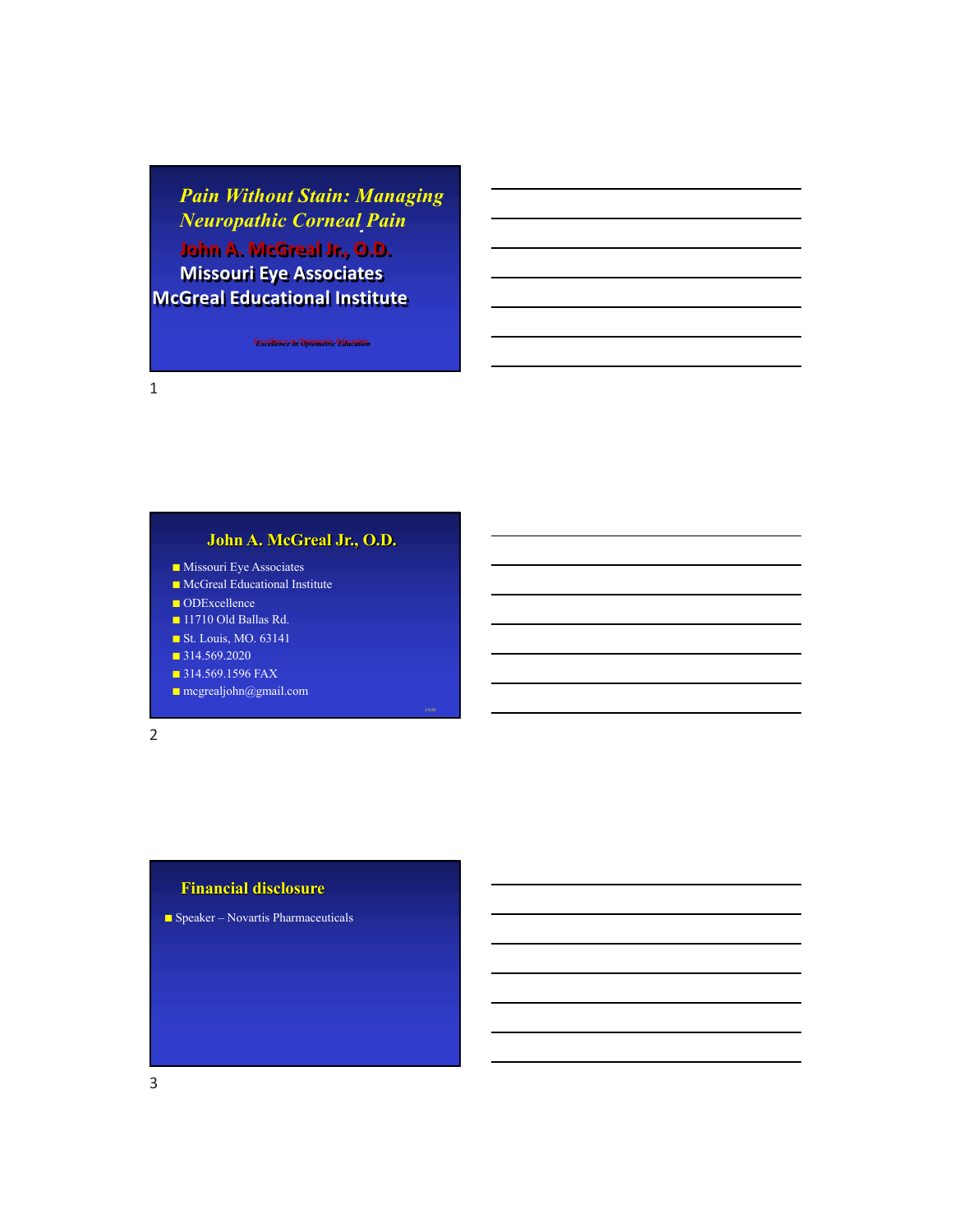#### **DED Revisited – DEWS II Report**

■ Incidence – estimate that nearly 30 million people have DED, underestimated, increasing in prevalence with diets poor in omega-3s, increased screen time activities/contact lenses/laser and cataract surgery – Dry eye remains one of the most searched terms on the internet

■ "Given the improving diagnostics and therapeutics, waiving our hands and making conjectures as to the etiology of this disease while throwing the next brand of artificial tears at these patients is no longer acceptable" – Marjan Farid, MD Irvine CA

4

#### **DEWS-I Report 2007 Pearls**

■ Corneal tests and symptoms DO NOT correlate with disease ■ 30% of DE patients are ASYMPTOMATIC<br>Took 7 times for FDA to clear Restasis

- MGD most common cause of DE
- Mucin is everywhere in the three layers of tear film Hyperosmolarity is common thread in DED

– Tear Osmolarity in Diagnosis & Management of Dry Eye, Lemp,M AmJOphth 2011;151:792-798 – Objective Approach to Dry Eye Disease Severity, Sullivan,B InvestOphthVisScience Dec 2010 Vol 51 No 12

■ Asymmetry in osmolarity (and clinical presentation)<br>is pathognomonic of DED<br>- Difference of 6-8 mm is diagnostic

5

## **DED Revisited – DEWS II Report**

- New definition "a multifactorial disease of the ocular surface characterized by a loss of homeostasis of the tear film, and accompanied by ocular symptoms, in which the tear film instability and hyperosmolarity, ocular surface inflammation and damage and neurosensory abnormalities play etiological roles"
- The recognition of the multiple etiological elements involved in DED is a key difference between this new definition and the one in the original DEWS report

– Core mechanisms are hyperosmolarity, thinning, destabilization of tear film and inflammation of surface ■ Hyperosmolarity is the central pathogenic element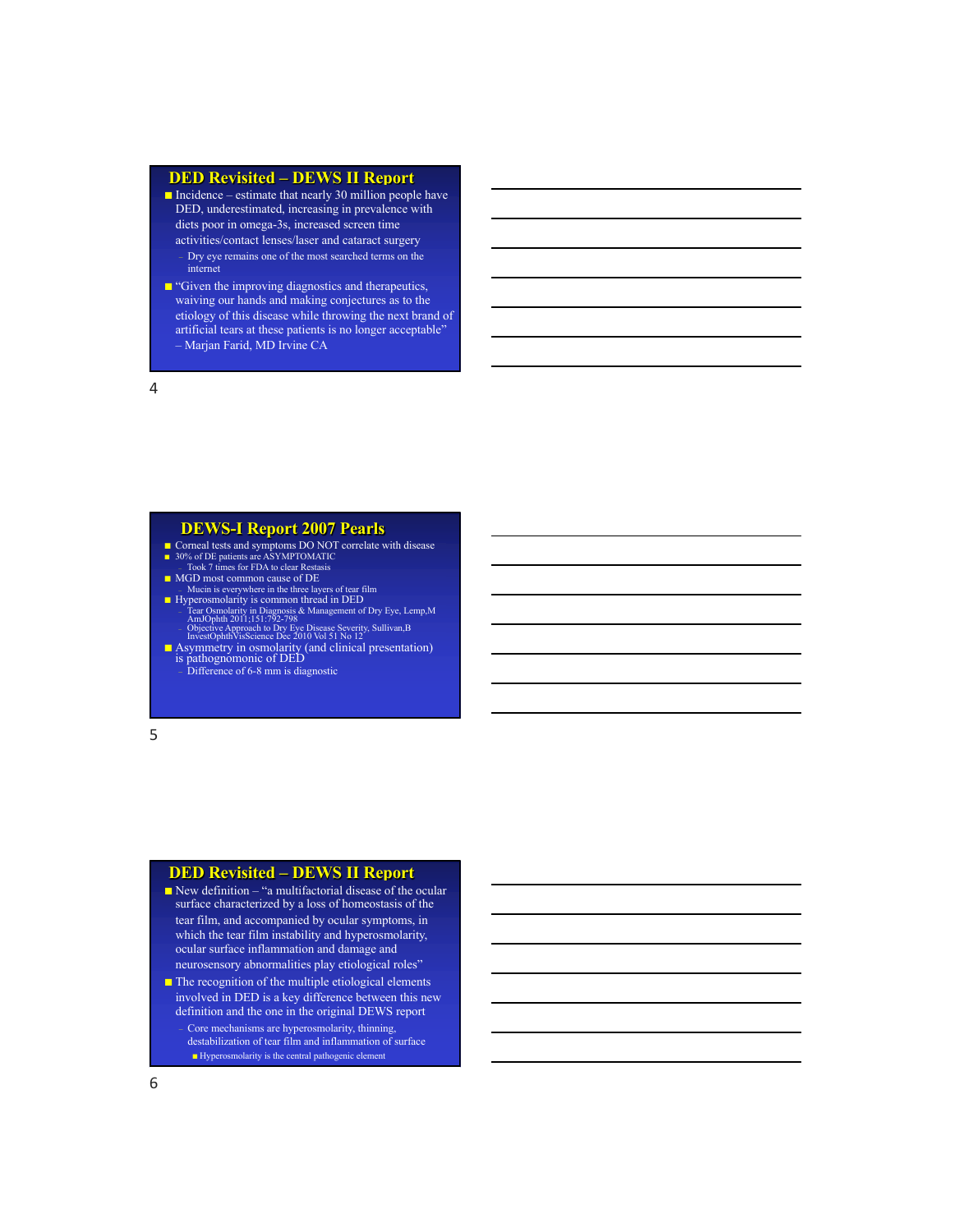#### **DED Revisited – DEWS II Report** ■ Classification scheme Symptomatic with signs – **Symptomatic without signs** – Asymptomatic with signs – Asymptomatic without signs ■ Initial diagnosis of DED can be made with symptoms (DEQ-5>6 or OSDI >13) and one positive test out of three – TBUT **Osmolarity** – Ocular surface staining

7

#### **DED Revisited – DEWS II Report**

■ "New" Tear Film

- 2-6 u thick and major refracting surface of the eye
- Traditional model described 3 distinct layers
- TFOS DEWS II established that these layers are less discrete
- Two later system
	- Mucoaqueous combination layer decreasing concentration of mucins moving anteriorly
	- Apical epithelial cell of conjunctiva and cornea are covered in transmembrane mucins (MU-C5AC) Reduce friction, barrier func
	- Overlying lipid layer derived from meibum, distributed
	- over surface with each blink
	- TFLL reduced evaporation by only up to 10%

8

## **DED Revisited – DEWS II Report**

**Pathophysiology** – initiated by numerous intrinsic  $\&$ extrinsic factors that promote hyperosmolar tear film. This leads to inflammatory cycle causing ocular surface epithelial disease and neural stimulation. Desiccation activates stress signaling pathways, activating innate inflammatory mediators that stimulate production of MMP, T cell recruitment, dendritic cell maturation. Corneal barrier disruption develops by protease-mediated lysis of epithelial tight junctions, accelerated cell death, desquamation, irregular and poorly lubricated surface, exposure and sensitization of epithelial nociceptors.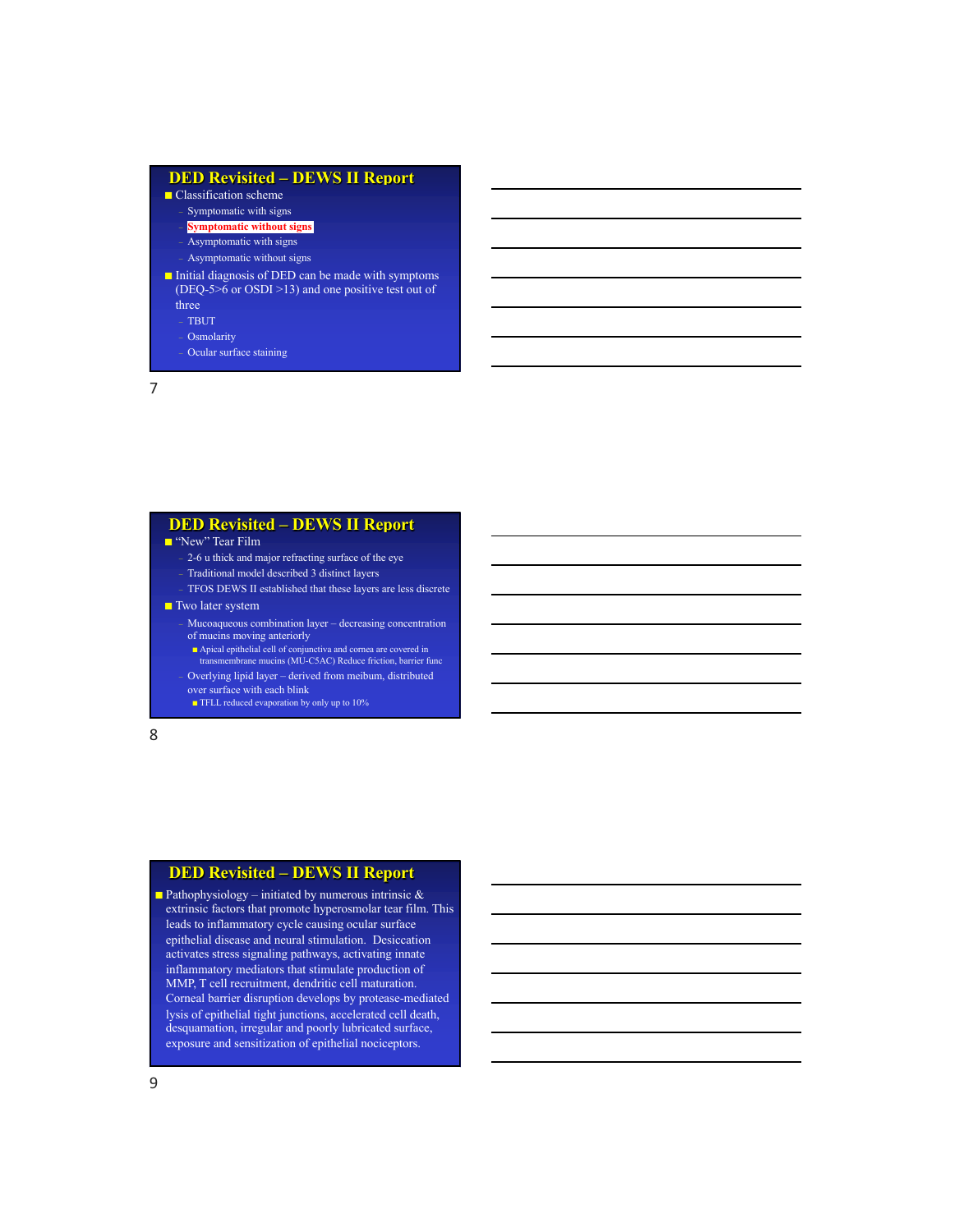### **DED Revisited – DEWS II Report**

■ Pathophysiology – conjunctival goblet cell dysfunction and death are promoted by T helper 1 cytokine interferon gamma. These epithelial changes further destabilize the tear film, amplify inflammation, and create a vicious cycle. Next to the intestine, the conjunctival epithelium has the second highest concentration of mucous producing goblet cells such as killer cell, dendritic cells, macrophages, and CD4 and CD8 T cells that function in antimicrobial defense but may participate in dry eye pathogenesis

10

## **DED Revisited – DEWS II Report**

 $\blacksquare$  Pathophysiology – hyperosmolarity is at the core of DED and is primarily driven by tear film breakup – Increased expression of inflammatory mediators, recruitment

of inflammatory cells, further inflammation, apoptosis of cornea and conjunctival epithelial cells, decreased surface glycocalyx, decreased goblet cell density ■ A "vicious circle of inflammation"

#### ■ Lacrimal functional unit

– Lacrimal and accessory lacrimal glands – aqueous tear film

– Conjunctival goblet cells – production of mucin

– Meibomian glands – production of meibum

– Disrupt any of these components – instability / hyperosm

11

### **DED Revisited – DEWS II Report**

 $\blacksquare$  Pathophysiology – tear homeostasis is achieved by

- reflex arc of the LFU – Afferent limb provided by trigeminal innervation of
	- cornea/conjunctiva Sensory drive provided by parasymapathetic secretomotor

innervation – Sensory drive for secretion of each component is stimulated

by corneal thermoreceptors ■ Sense cold and hyperosmolarity

■ When stimulated reflexive increase in lacrimation, blink rate, and ocular discomfort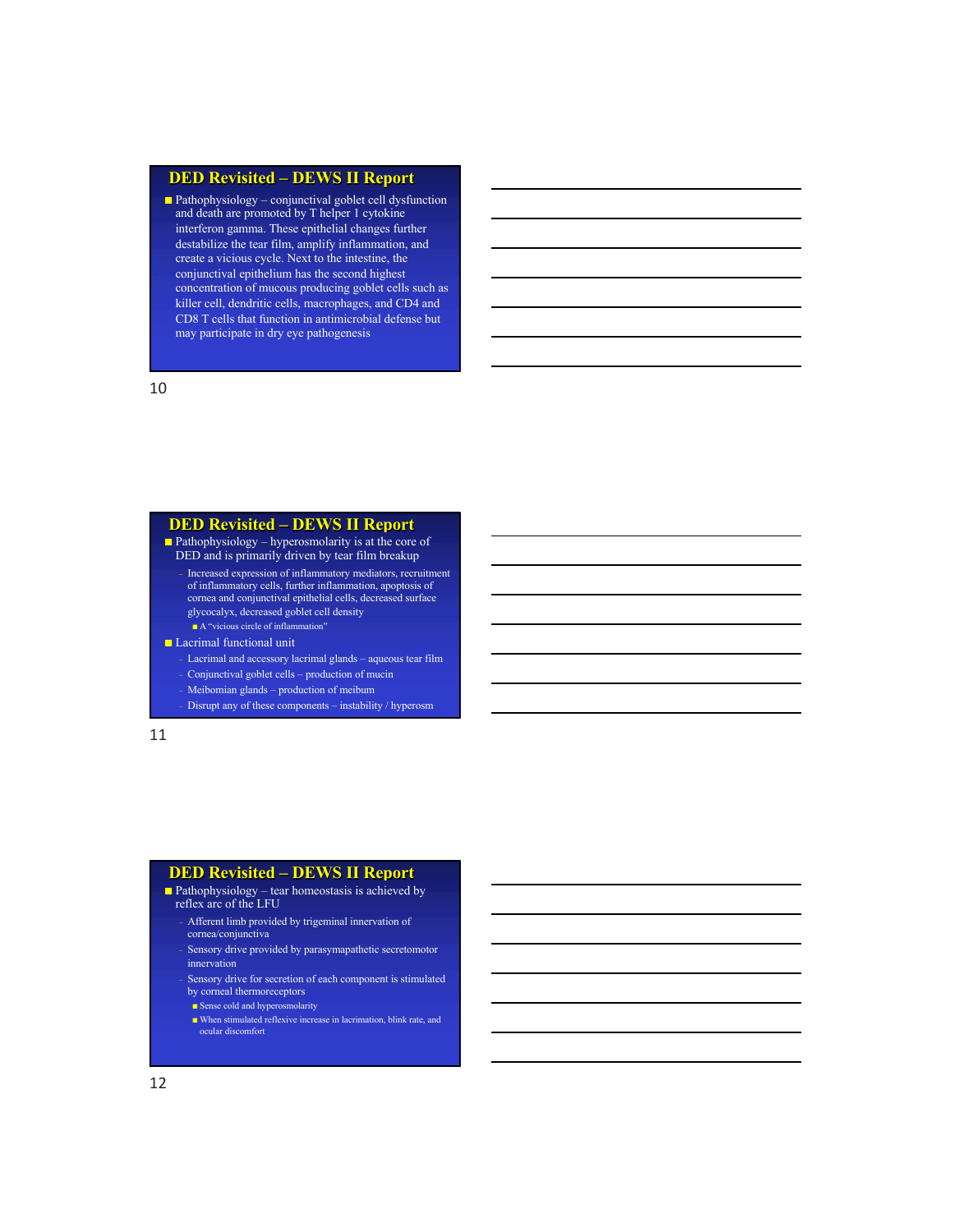#### **DED Revisited – DEWS II Report**

New definition – DED can be classified into two primary categories

– Aqueous deficient dry eye (ADDE) – Evaporative dry eye (EDE)

- ADDE & EDE exist in a continuum, often overlap – Majority of DED atients have the combination type disease
- In DED it is COMMON that signs do not correspond with patient reported symptoms
	- The absence of symptoms or overt clinical signs does not exclude the diagnosis of DED
- A validated symptom questionnaire is a useful tool

13

## **Why Treat DED?**

■ It is chronic and progressive (Ngo W Cornea 2013; 32)

- Prevalence is continuing to increase
- Affects Refractive surgery and cataract surgery outcomes, biometric measurements
	- Premium channel IOLs especially sensitive to OSD
	- $\blacksquare$ <br> <br> Diffractive eschellet designs more optically dependent on tear film – ASCRS 2017 data showed 55% of pre-operative cataract
	- surgery examinations had abnormalities in BOTH osmolarity & MMP-9 testing, and had minimal or no symptomatology
	- Brissett AR et al. Paper ASCRS 2017; May 9, 2017; Los Angeles CA

– Remains undermanaged in these groups

14

#### **Multifactorial Nature of DED**

- Age strongest correlated DED risk factor
- Female, connective tissue disease, Sjogrens
- Post-menopausal state
- Medications beta blockers, diuretics, antihistamines, antidepressants (SSRI), anxiolytics, isotretinoin
- Systemic diseases RA, DM, Thyroid, migraine, GVHD, Sarcoid, rosacea, allergic conj, refractive sx
- Environmental, pollution, low humidity
- Previous eye surgery LASIK, corneal procedures
- Blepharitis/MGD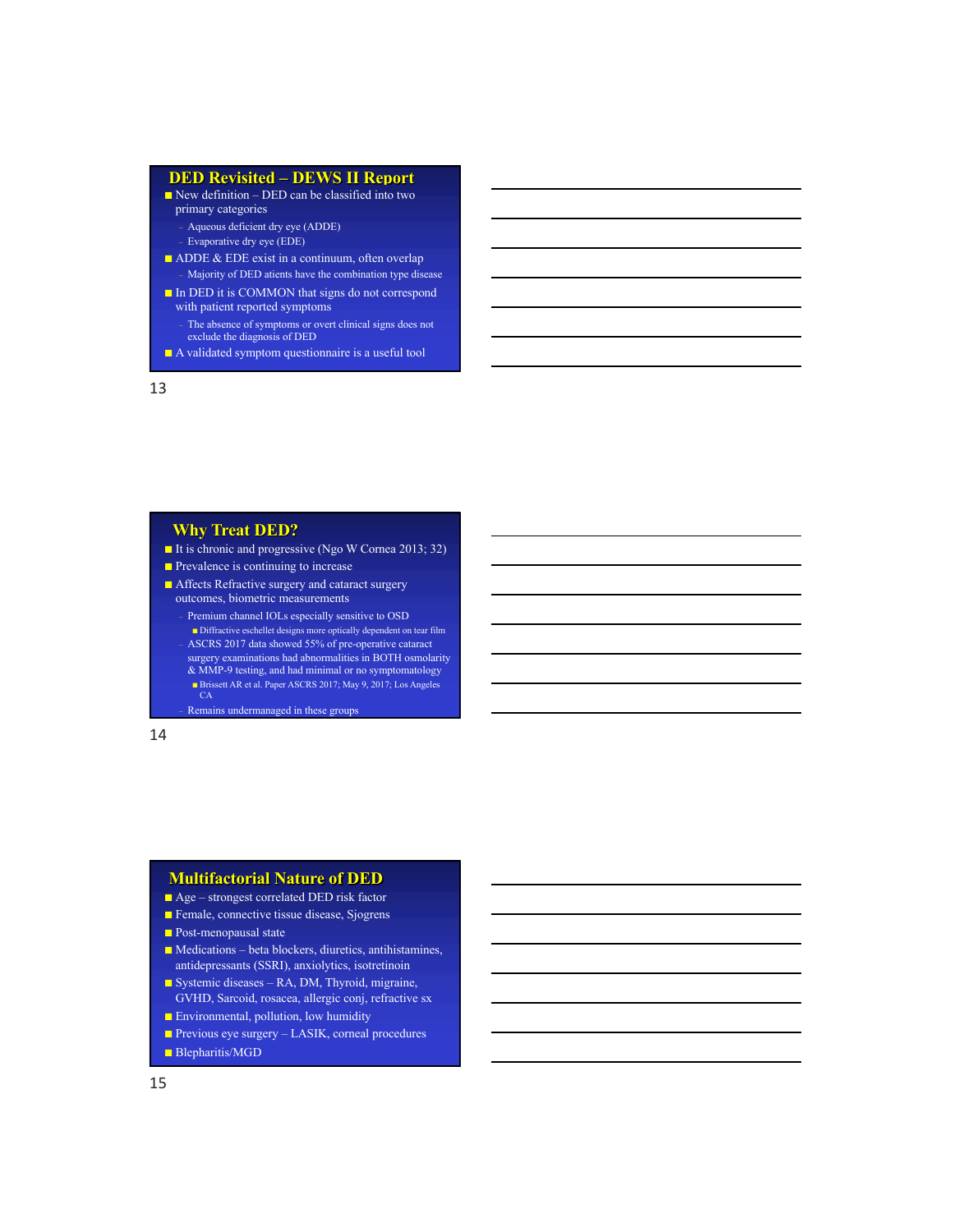### **InflammaDry (Rapid Pathogen Screening)**

- Matrix Metalloproteinase (MMP-9) is the best biomarker for ocular surface disease & dry eye
- Developed as a simple in office test to predict and prevent problems after LASIK and other surface surgery
- Also as a test for dry eye disease
- Available as *InflammaDry*

#### 16

# **InflammaDry Testing 83516**

- Unilateral, modifiers –RT, -LT
- CMS requires modifier –QW for CLIA waived ■ Immunoassay for analyte other than infectious agent
- antigen; qualitative or semi-quantitative method
- Many diagnosis codes associated with dry eye payable
- Applies to InflammaDry Device (Quidel) – CLIA waiver granted
- Requires Interpretation & report Fee \$15.82

#### 17

## **Tear Lab**

- **The Section Schiff (SCS)**<br>
We have a test!<br> **EXECUTE A** Analogy of treating DM without BG, HA1e etc **No longer needs CLIA, COLA**, inspection, etc **No longer needs CLIA**, COLA, inspection, **COLA**<br> **EXECUTE OF SCS**<br>
**C** 
	-
	-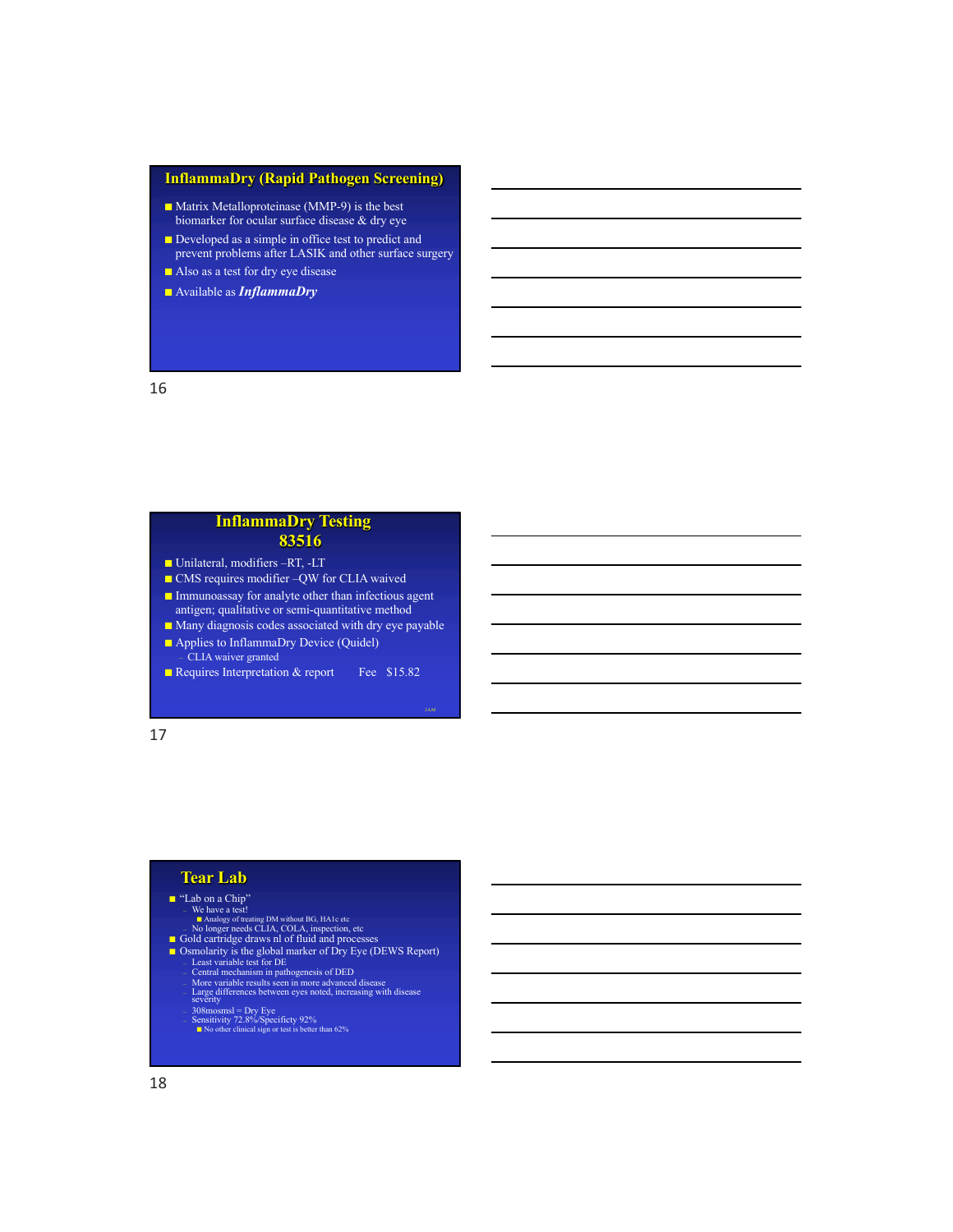| <b>Osmolarity Severity Scale</b> |          |  |
|----------------------------------|----------|--|
| $-280-300$                       | Normal   |  |
| $\blacksquare$ 308-320           | Mild     |  |
| $-320-340$                       | Moderate |  |
| $-340+$                          | Severe   |  |
|                                  |          |  |
|                                  |          |  |
|                                  |          |  |
|                                  |          |  |

19

# **Osmolarity Highest Positive Predictive Value of DED**

| $\blacksquare$ Osmolarity      | 87%                                                      |
|--------------------------------|----------------------------------------------------------|
| Schirmer's                     | 31%                                                      |
| $\blacksquare$ TBUT            | 25%                                                      |
| $\blacksquare$ Staining        | 31%                                                      |
| $\blacksquare$ Meniscus height | 33%                                                      |
| A, et al IOVS. 47(10) 2006     | Dry Eye Workshop Report 2007 OculSurf 2007;5:2 Tomlinson |

20

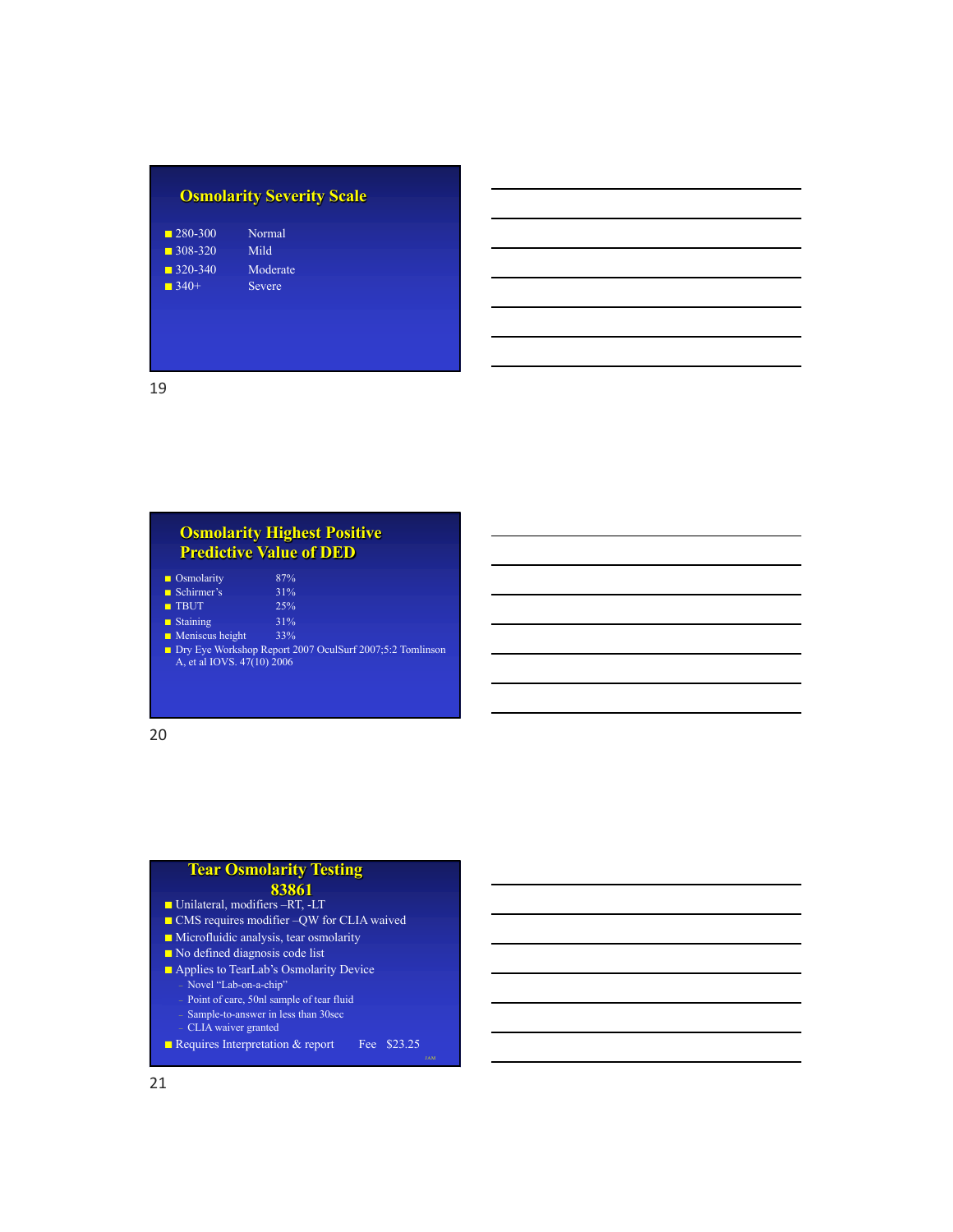## **Tear Osmolarity Testing - IPEN**

- Canadian company I-MED Pharma
- Developed the first hand-held platform for measuring osmolarity – I-PEN
- Reliably screens for DED
- Pending FDA  $510(k)$  clearance it will begin distribution

JAM

■ Exclusive agreement signed with OcuSoft Inc to distribute in USA

22

#### **New Dry Eye Disease Diagnosis** ■ Evolving diagnostic algorithm

- - Objective signs Stains, TBUT, Meibomian gland expressions, Tear meniscus height/area/volume, lactoferrin levels, aberrometry, VA quality, osmolarity, MMP-9, meibography
	- Identify the subtype if DED present
	- Grade the severity
- Treat based on 1-4 above
- 
- *Simplified* DED Protocol (before any drops) History & examination
	- Osmolarity (308, 8 difference)
	- $MMP-9$
	- Meibography +/-

23

## **Non-Dry Eye Disease OSD**

- Osmolarity normal & MMP-9 normal
	- Blepharitis
	- Allergic conjunctivitis
	- EBMD
	- CL intolerance
	- Conjunctivochalasis – Keratoneuralgia
	- Computer vision syndrome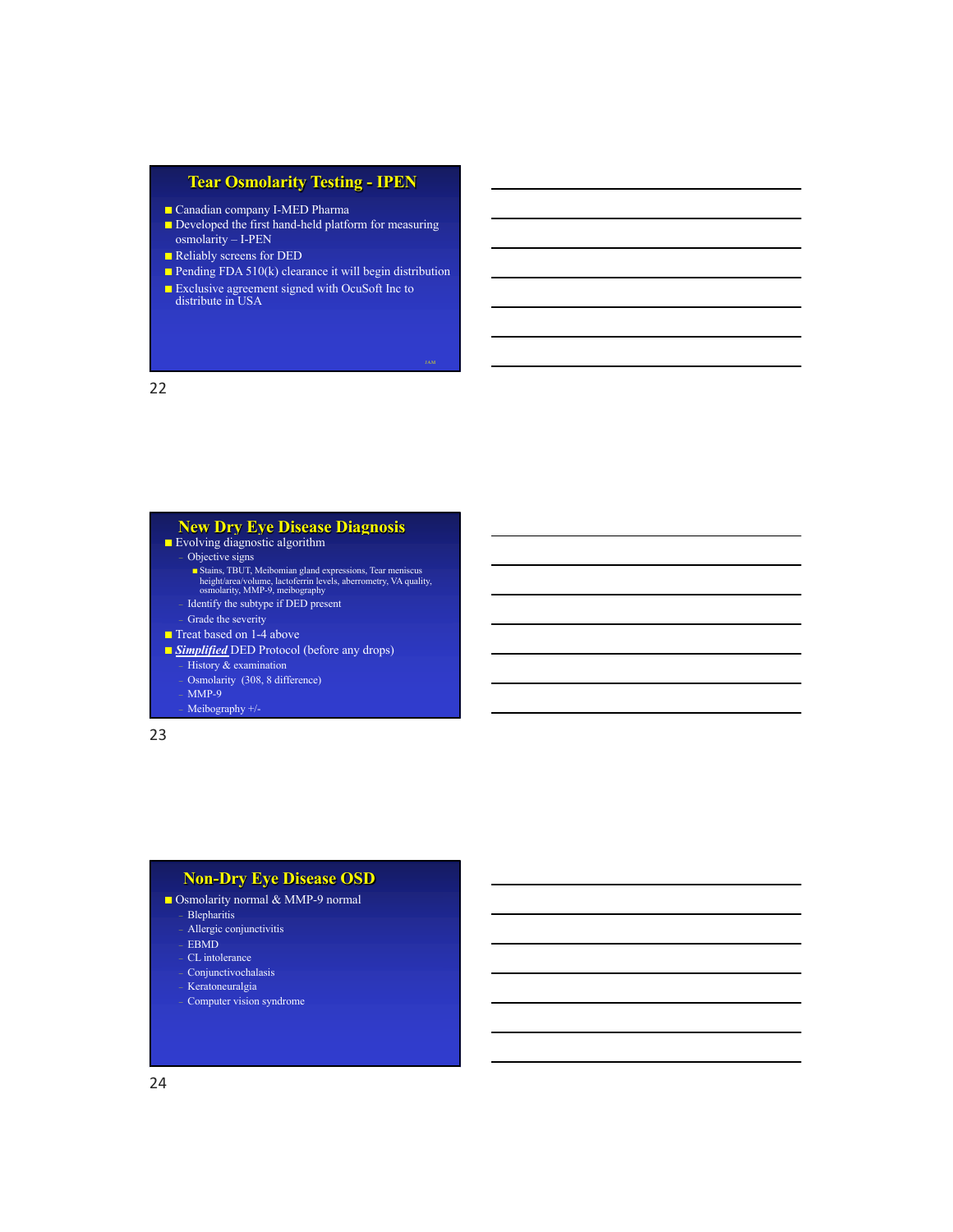## **Non-Dry Eye Disease OSD**

Osmolarity normal & MMP-9 elevated =

Inflammation

– Blepharitis – Allergic conjunctivitis

– EBMD

- RCE
- Pterygium
- Rosacea

25

#### **Dry Eye Center of Excellence**

- Diagnostic Testing Center of Excellence
	- Tear Osmolarity (Tear Lab)
	- MMP-9 for inflammation (InflammaDry / RPS)
	- Meibomian Gland imaging (Tear Science) – Sjo Test (Nicox/B&L)
- Putting the pieces of the diagnostic puzzle together
	- High osmolarity (>320, diff of 12) = Rxs & hypotonic aft's
	- Low osmolarity = lid margins, oil based tears ex.retaine MGD
	- +InflammaDry = Anti-inflammatory, Loteprednol – +InflammaDry & High Osmolarity = restasis or Xiidra
	- Highly sensitive for DED and with aqueous deficiency R/O Sjogrens
	- +InflammaDry & Low Osmolarity = steroids, loteprednol

26

### **DED Revisited – DEWS II Report**

- Neurosensory abnormalities have emerged as the fastest growing area in DED
- Surface inflammation causes sensitization or abnormally increased activity of some sensory nerve terminals evoking dryness sensation and pain
	- Cold thermoreceptors, polymodal nociceptors, mechanonociceptors
- This dysfunction of sensory neurons may account for the lack of consistency between signs and symptoms
- Puzzling cases of patients with a minimum of clinical signs but with severe symptoms may be suffering from chronic neuropathic pain ("pain without stain")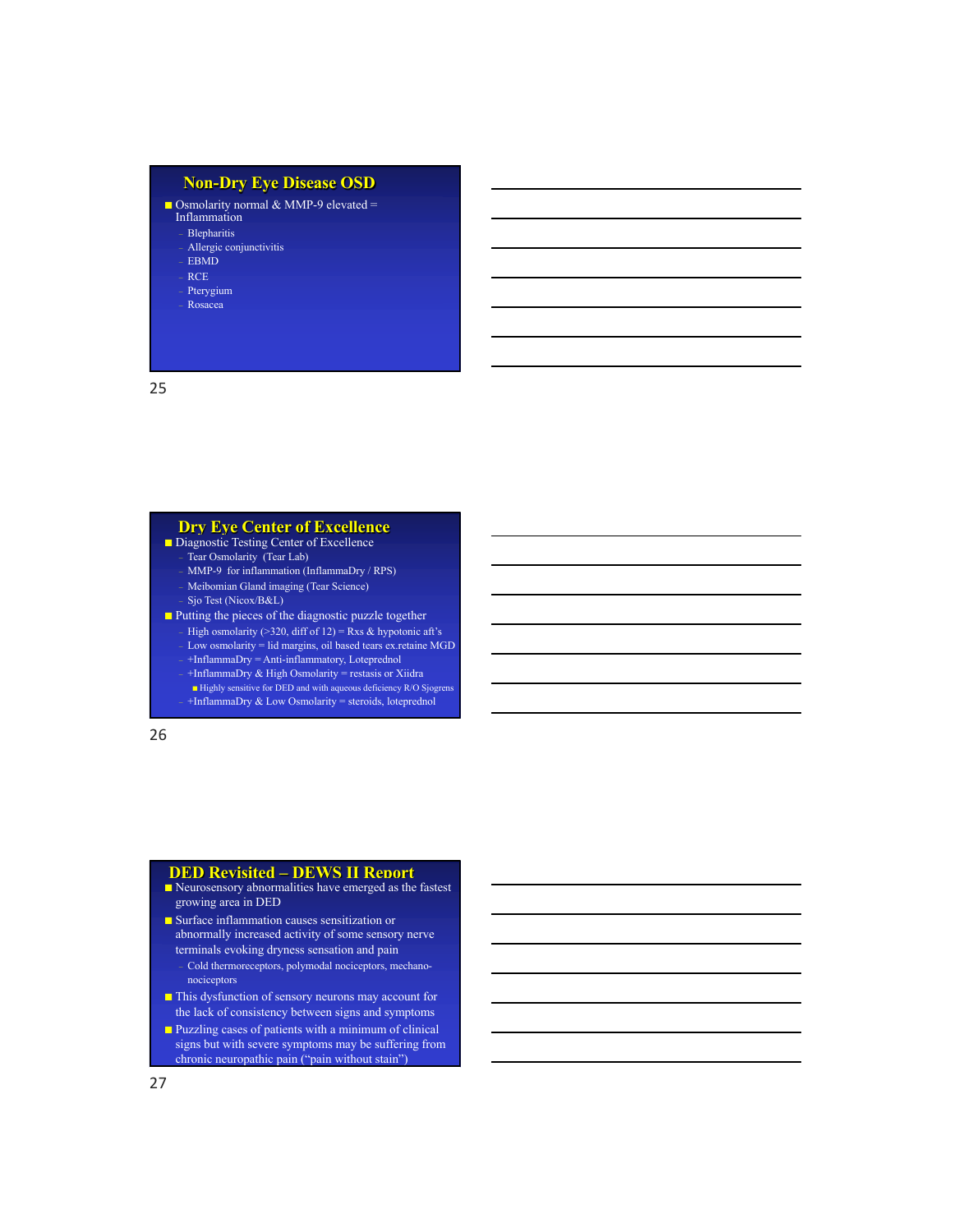#### **Neuropathic Corneal Pain (NCP)**

- NCP may have a peripheral origin (ocular surgery, HZV)
- NCP may have systemic origin (small fiber polyneuropathy, fibromyalgia, trigeminal neuralgia, chemotherapy)
- Additional underlying causes are infectious keratitis, RCE, radiation keratopathy, CL wear
- Proparacaine Challenge Test abolished peripheral pain but has no effect on central pain
- Many patients achieve *partial relief* from topical anesthesia – Suggests that *both central and peripheral* sensitization are at play

28

#### **Neuropathic Corneal Pain (NCP)**

- NCP can occur in the most richly innervated tissue of the body, perceived as pain, discomfort, irritation, dryness, burning, grittiness
- Can result from peripheral nerve injury and systemic etiologies
- Peripheral pain signaling over time can result in central sensitization, w central neurons becoming highly responsive
- Hallmark of central sensitization is pain that is disconnected from ongoing peripheral signs

29

### **Neuropathic Corneal Pain (NCP)**

- NCP may have a peripheral origin (ocular surgery, HZV) ■ NCP may have systemic origin (small fiber
- polyneuropathy, fibromyalgia, trigeminal neuralgia, chemotherapy)
- Additional underlying causes are infectious keratitis, RCE, radiation keratopathy, CL wear
- Proparacaine Challenge Test abolished peripheral pain but has no effect on central pain
- Many patients achieve *partial relief* from topical anesthesia – Suggests that *both central and peripheral* sensitization are at play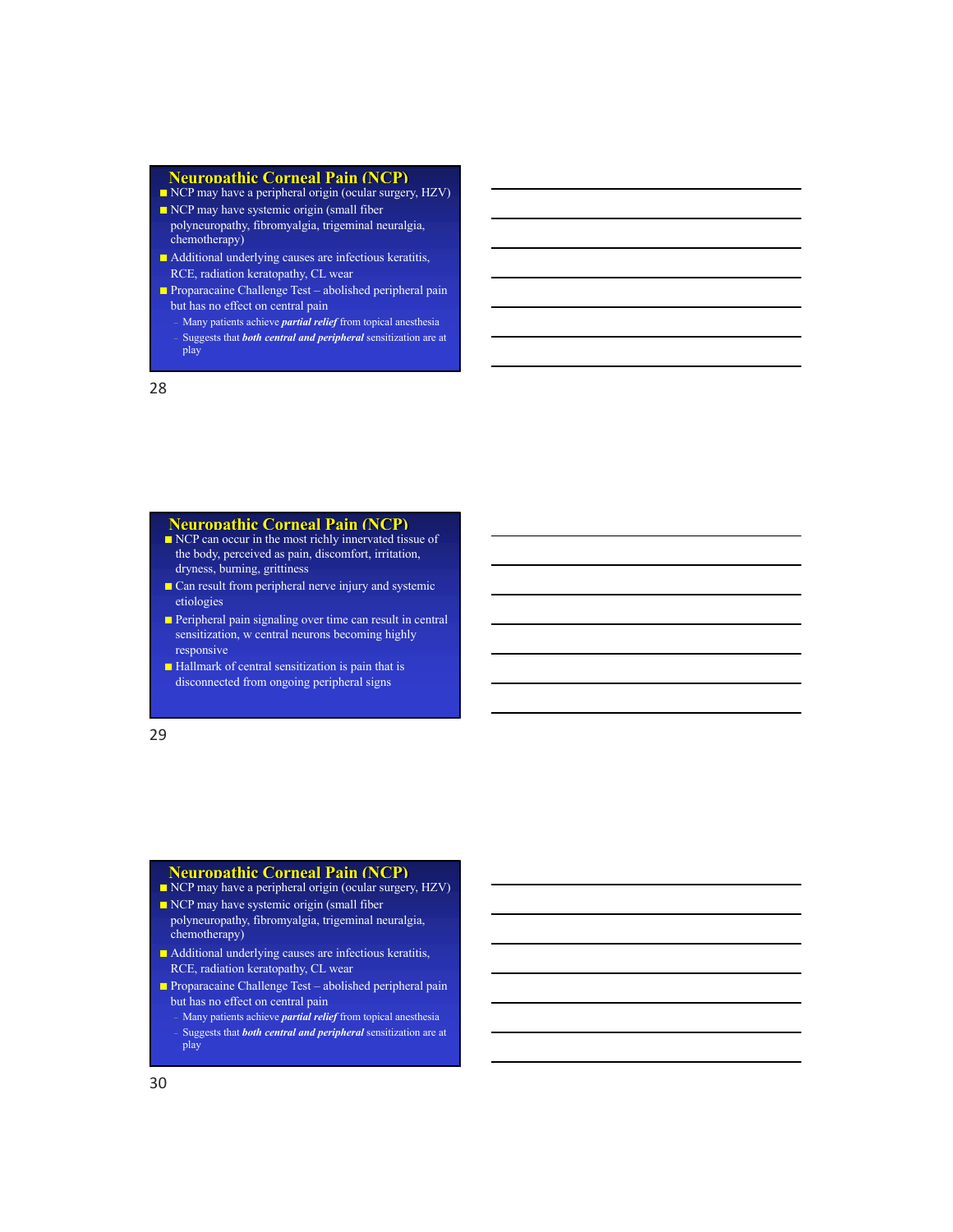#### **Neuropathic Corneal Pain (NCP)**

■ In-vivo Laser Confocal Microscopy (ILCM) – noninvasive, high resolution device allowing real time visualization at cellular level (1u resolution-HRT3 RCM)

- Demonstrates decreased nerve density, increased tortuosity, reflectivity, and beading
- Presence of microneuromas reflect sudden swelling of injured nerves at terminal endings and are specific for NCP (diagnostic)
- Recent RCT demonstrated that patients with near normal corneal nerve density showed improvement in signs & symptoms after DE therapy; low nerve density showed no change providing further rationale for the notorious variability of responses observed with therapies

31

## **Neuropathic Corneal Pain - Treatments**

- Neuroregenerative Therapy target neuronal regeneration
- with autologous serum tears (AST)
- Recovery of corneal nerve topography has been demonstrated! – AST 20% 8 times daily until symptom resolution achieved ■ Typically 3-4 months if peripheral origin
- Follow by slow taper over 9-12 months to prevent rebound

■ Topical corticosteroidsTherapy – RCT demonstrated significant symptom reduction with Loteprednol 0.5%

drop or gel qid for 2 weeks, bid for 2 weeks, qd for 12 wk – Loteprednol 0.5% gel has much lower concentration of neurotoxic preservative benzalkonium chloride (0.003%) compared to other steroids (0.05-0.01%)

32

## **Overarching Treatment Approach**

- Label the condition as a nerve problem rather than an eye problem
- Reassure the patient that there is no blinding process occurring with pain
- A combination approach to therapy is most beneficial – Local ocular
	- Systemic
	- Psychological
	- Collaborate with other clinicians
	- Neurologists / Dentists / psychiatrists / Pain management / Anesthesiologist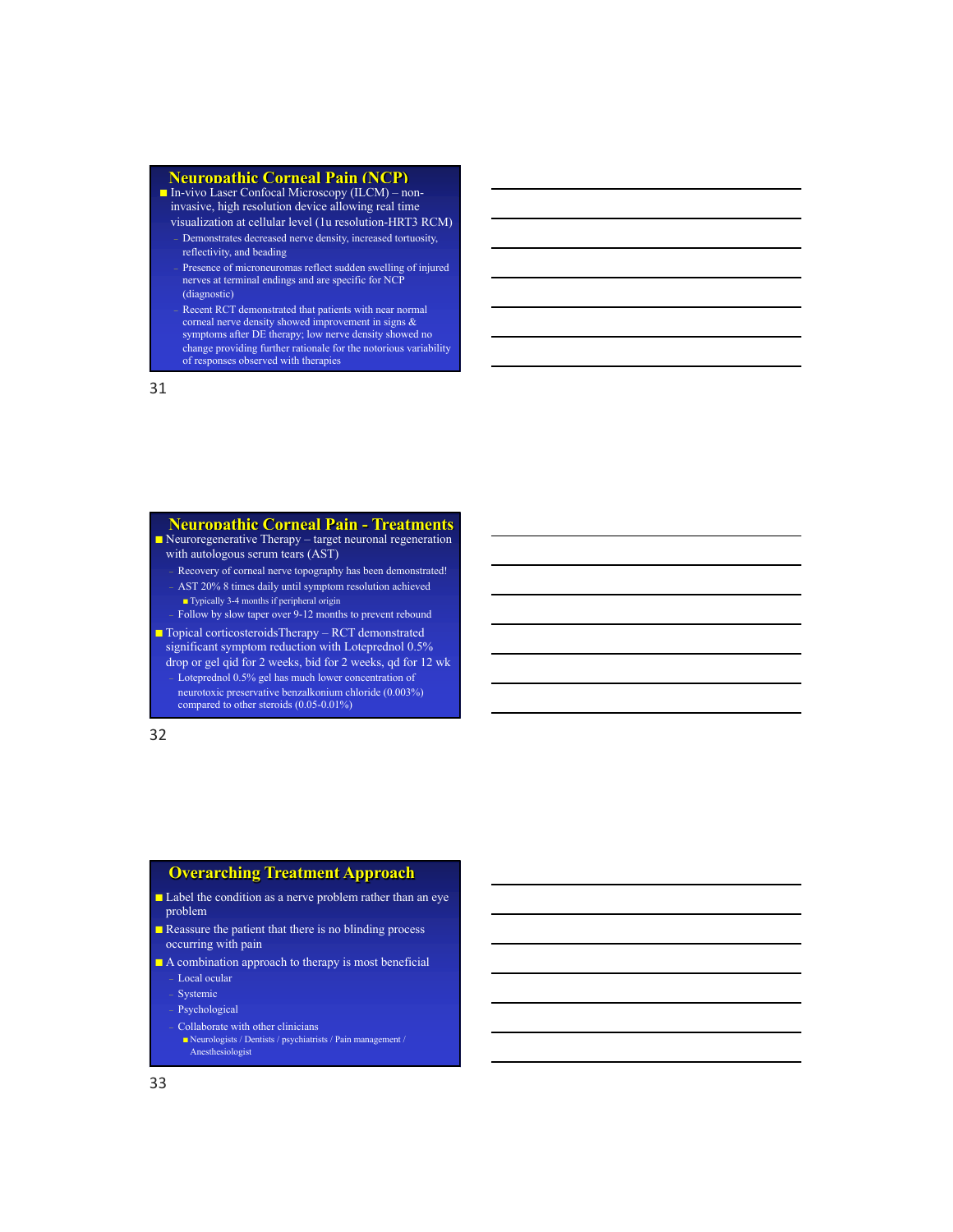### **Overarching Treatment Approach**

■ Goal of treatment is to reduce pain

- For the patient
- To prevent peripheral signaling from converting to centralized pain
- Recommendations are anecdotal, scientific, and
- preliminary clinical trial data as well as evidence based approaches from other neuropathic pain syndromes – Particularly true of systemic recommendations
- Most ECPs are not comfortable prescribing the best systemic treatments

– Some tertiary corneal specialists are experienced in this area

34

#### **NCP – Local Ocular Therapies**

■ First step is to provide local ocular support for the ocular surface and nerves

- Lubricants
- Punctal occlusions
- Bandage soft contact lenses
- Scleral lenses
- Second step is suppression of inflammation – Loteprednol (only steroid) / Restasis / Xiidra / CEQUA
- Topical anesthetics have never proven effective long
- term but can provide relief short term
- Autologous serum tears, amniotic membrane

35

## **NCP - Systemic Therapies**

- No RCT available, data is scarce but extrapolate from from treatments of PHN and neuropathic pain elsewhere
- Tricyclic antidepressants first line agents acting on presynaptic norepinephrine & serotonin, cholinergic
- blocking, histaminergic, and sodium channels – Nortriptyline (Pamelor) 10-25mg hs increased q3-7 D to 25- 100mg hs
- Anti-convulsant Carbamazepine first line agent, Na channel blocker for TGN
- CBZ (Tegretol, Carbacol) started at 200mg hs, increased by 200mg q7D to final dose 400-1200mg divided in 2-3 doses/day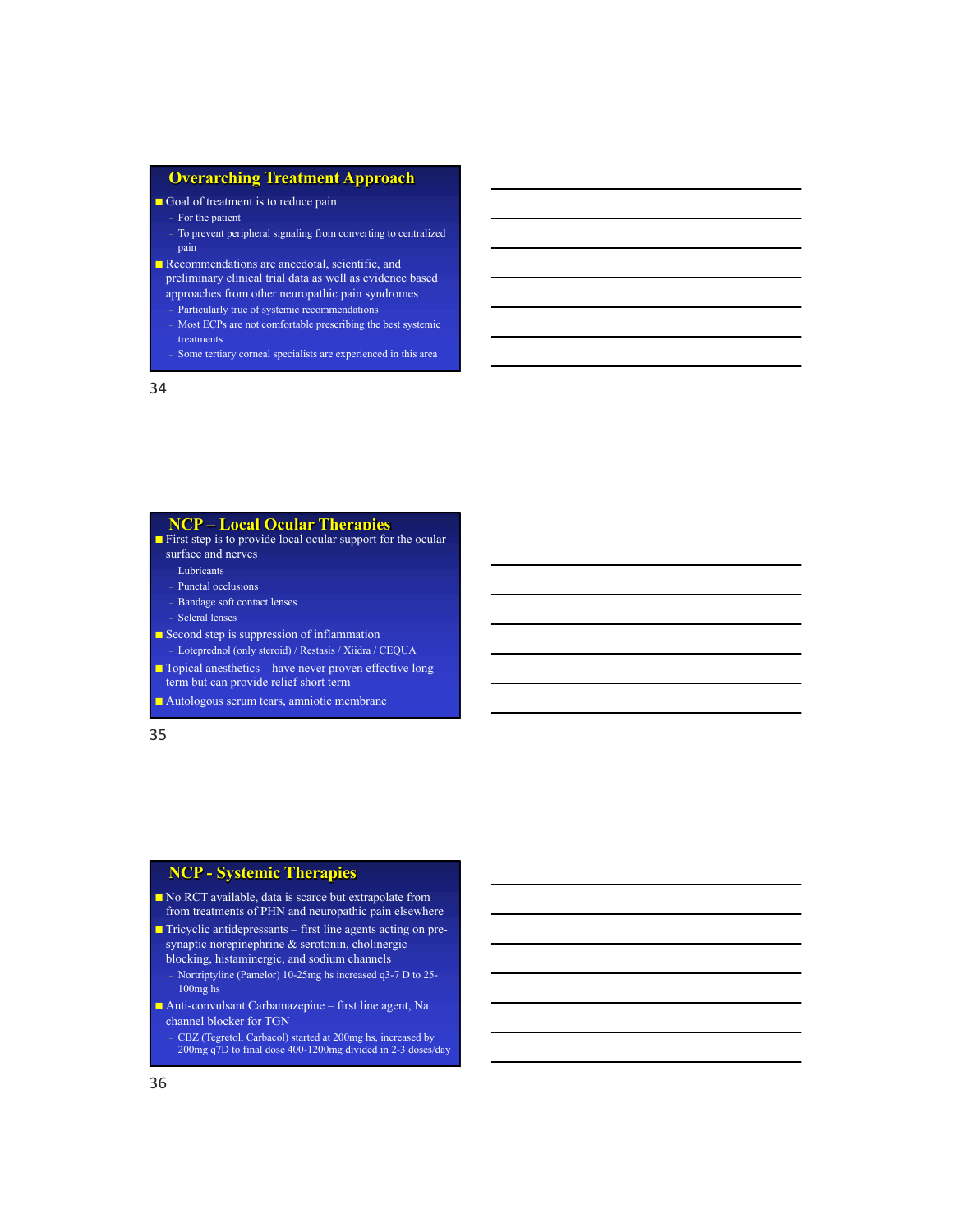#### **NCP Systemic Therapies**

■ Low Dose Naltrexone (LDN) – second line agent is opioid antagonist to toll-like receptor 4 that is linked to neuropathic pain

- Indicated for alcohol and drug abuse
- Off label effective use in chronic neuropathic pain syndrome, low back pain, fibromyalgia, complex regional pain syndrome and painful diabetic neuropathy
- LDN (Vivitrol/Revia) 1.5mg hs gradual biweekly increase of 1.5mg to final max dose of 4.5mg hs
- **Tramadol** weak opioid agonist with norepinephrine and serotonin inhibition, indicated for pain (narcotic)

– Tramadol (Ultram) 50mg qd or bid gradual increase to max dose of 400mg ad

37

## **NCP Systemic Therapies**

- $\Box$  Calcium channel a2g ligands third line agents gabapentin (Neurontin) and pregabalin (Lyrica) widely used for PHN, central neuropathic pain, diabetic neuralgia, stabilizing neurons, inhibiting substance-P, glutamate, norepinephrine
	- Gabapentin (Neurontin) 900 mg resulted in 66% decrease in pain in RCT
	- Initiate with 600mg single dose on day 1 and increase q3D to dose of 1800mg divided in 3 doses
	- Pregabalin (Lyrica) 75mg bid increased over one week to 150mg bid
		- Can increase to 300mg bid if tolerated

38

## **NCP Systemic Therapies**

- Serotonin-norepinephrine inhibitors Duloxetine (Cymbalta) 20-120mg/D and venlafaxine (EffexorXR)
- 75mg-225mg have central analgesic properties – Indications are Depression, general anxiety disorder, social anxiety disorder, pain
- Sodium Channel Blocker Mexilentine 225-675mg/D orally active local anesthetic similar to lidocaine for refractory pain only

– Many adverse events so limited use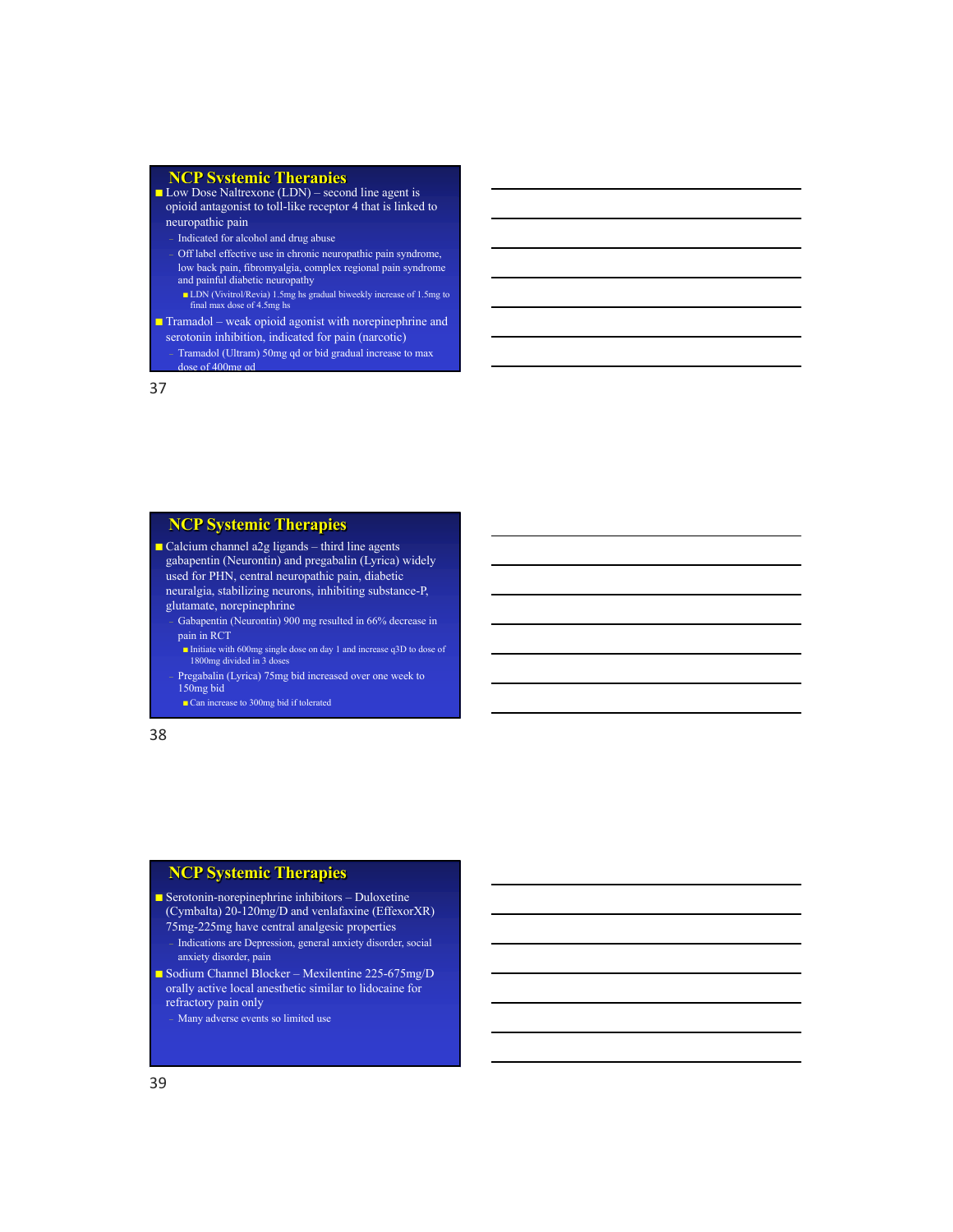### **Future of DED – Pipeline**

- Autologous Serum tears more common in moderate to severe DED in treatment failures
- Include growth factors (TNF stimulated gene/protein 6, anti-TNFa, anti-IL-17), Chemokines (CCR1 CCR2 CCR5CXCR3), vitamins, fibronectin which promote proliferation and maturation of corneal epithelial cells
	- Comparable concentration of immunoglobins in healthy tears
- Antiprotease a2 macroglobin responsible for inhibiting collagenase – cases of alkaline burns
- Neuropeptide substance P and insulin like growth
- factors in serum which replenish deficiencies seen in

40 and  $40<sub>1</sub>$ 

## **Future of DED – Pipeline**

■ Amniotic tears / Human amniotic fluid (HAF) – topical suspension elicits same healing affects as AMT

- Anti-inflammatory, antiangiogenic & anti-scarring effects derived without the discomfort and visual impairment of available AMT grafts
- Contact lenses two type are used and helpful!!
	- Soft bandage lenses effective in providing relief (daily or extended wear) with antibiotic prophylaxis in refractory cases Scleral lenses are the most effective in severe DED (92%)
		- Fluid filled / Vault the cornea / Rest on the limbus / Provide constant lubrication ■ Use remains limited by availability / cost and provider awareness of
		- benefit ■ Downside – require more training to use, not all are candidates

41

### **Microbiome and Immunoregulation**

- Microbial community that inhabits the human body has
	- immunoregulatory functions
	- Yet cultures of conjunctiva are often negative
	- In sharp contrast to cultures of the lid margin and perioc skin – Ocular surface biome is the lowest biomass of any tissue in the body (Ozan/IOVS)
	- Mice with 5 oral antibiotic cocktail prior to dessication had
		- significantly worse dry eye than controls Suggesting intestinal microbiome can modulate ocular surface inflammation and severity of dry eye
- Intestinal dysbiosis has been found as risk factor for SS DED – Supplementation with commensal microbiota have shown anti- inflammatory effects in autoimmune conditions (IBS, DM) ■ Possible benefit from commensal bacteria metabolites or probiotics